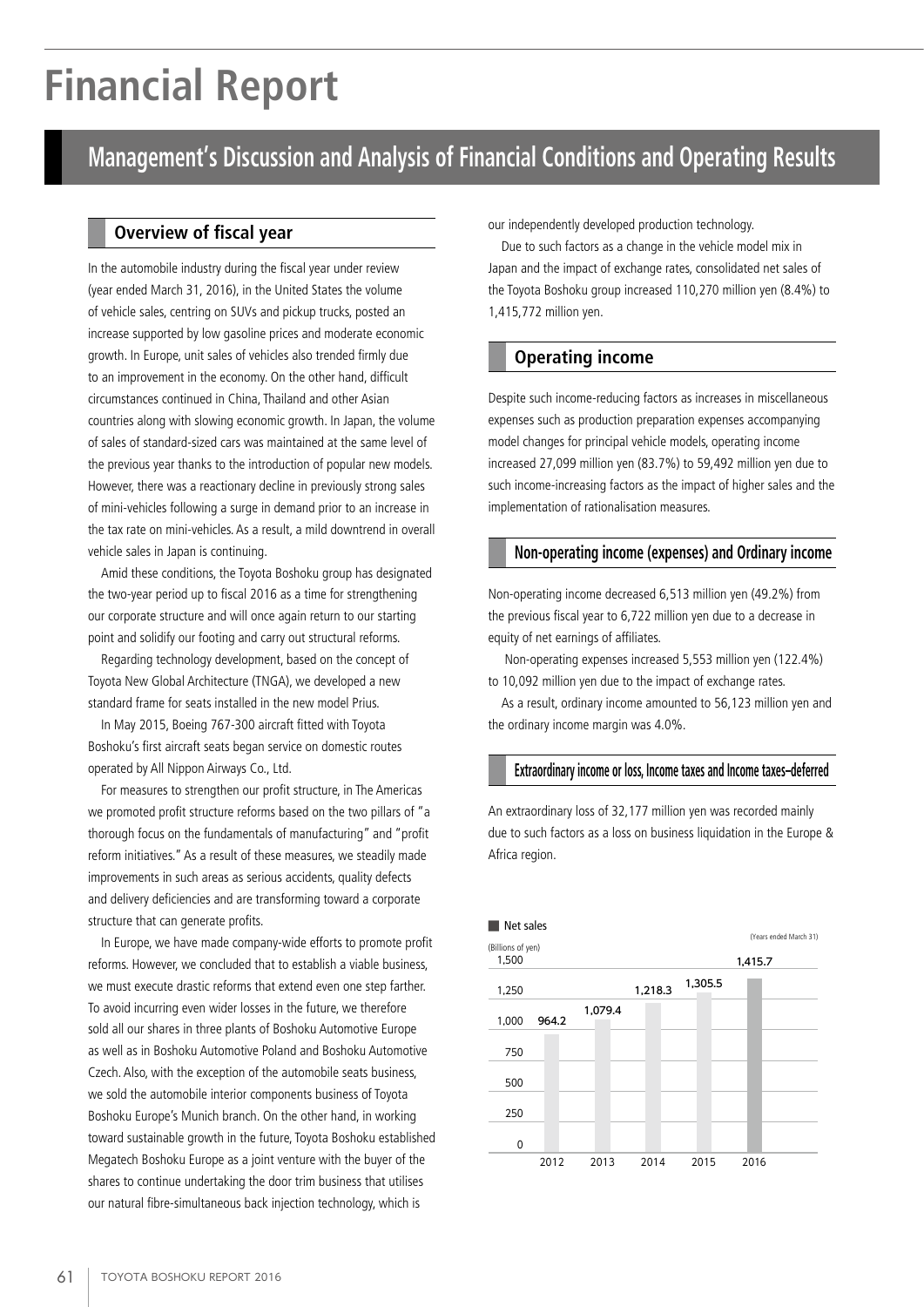● Scope of consolidation The consolidated financial statements include the accounts for all subsidiaries. ● Application of the equity method Investments in all affiliates are accounted for by the equity method. The fiscal years for certain affiliates accounted for by the equity method are different from that of the Company. The Company is using the financial statements for their respective fiscal years.



IR Library

 Income taxes and income taxes–deferred decreased 1,673 million yen (11.6%) to 12,713 million yen.

 The ratio of income before income taxes decreased from 57.9% in the previous fiscal year to 53.1%.

#### **Profit attributable to non-controlling interests**

Profit attributable to non-controlling interests increased 2,088 million yen (39.8%) to 7,331 million yen from the previous fiscal year due mainly to increases in profits of consolidated subsidiaries in Asia & Oceania.

#### **Profit attributable to owners of parent**

Profit attributable to owners of parent decreased 1,303 million yen (25.0%) to 3,900 million yen from the previous fiscal year. Net income per share was 21.02 yen.

#### **Cash flow**

Net cash provided by operating activities amounted to 78,912 million yen. Despite such cash-decreasing factors as an increase in trade notes and accounts receivable of 19,430 million yen and income taxes paid of 18,808 million yen, the increase in cash resulted mainly from income before income taxes of 23,945 million yen and depreciation and amortisation of 41,012 million yen.

Net cash used in investing activities was 48,086 million yen. Despite such cash-increasing factors as proceeds from sales of property, plant and equipment of 2,249 million yen and proceeds from withdrawal of time deposits of 1,073 million yen, this was due



\*Asia & Oceania includes China.

\*Adjusted amounts for transactions among regions are not included.

to such cash outflows as purchase of property, plant and equipment of 36,392 million yen and payments for the transfer and receipt of a business of 9,700 million yen.

Net cash used in financing activities was 8,739 million yen. Despite such cash-increasing factors as a net increase in shortterm loans payable of 12,350 million yen, cash decreased due to repayments of long-term loans payable of 39,468 million yen.

#### **Capital expenditures**

During the fiscal year under review, total capital expenditures amounted to 36,898 million yen and these investments were concentrated on measures for new products and for rationalising and upgrading production facilities. These consisted mainly of capital expenditures in Japan as well as The Americas and China.

Capital expenditures in Japan amounted to 15,141 million yen and were for measures for new products and for rationalising and upgrading production facilities.

Capital expenditures in The Americas amounted to 5,149 million yen and were mainly for measures for new products and for rationalising and upgrading production facilities.

Capital expenditures in Asia & Oceania amounted to 12,307 million yen and were mainly for measures for new products, rationalising and upgrading production facilities and for the preparation for production at Shenyang Toyota Boshoku Automotive Parts.

Capital expenditures in Europe & Africa were 4,300 million yen and were mainly for measures for new products and rationalising and upgrading production facilities.



#### ■ Operating income / Operating income to net sales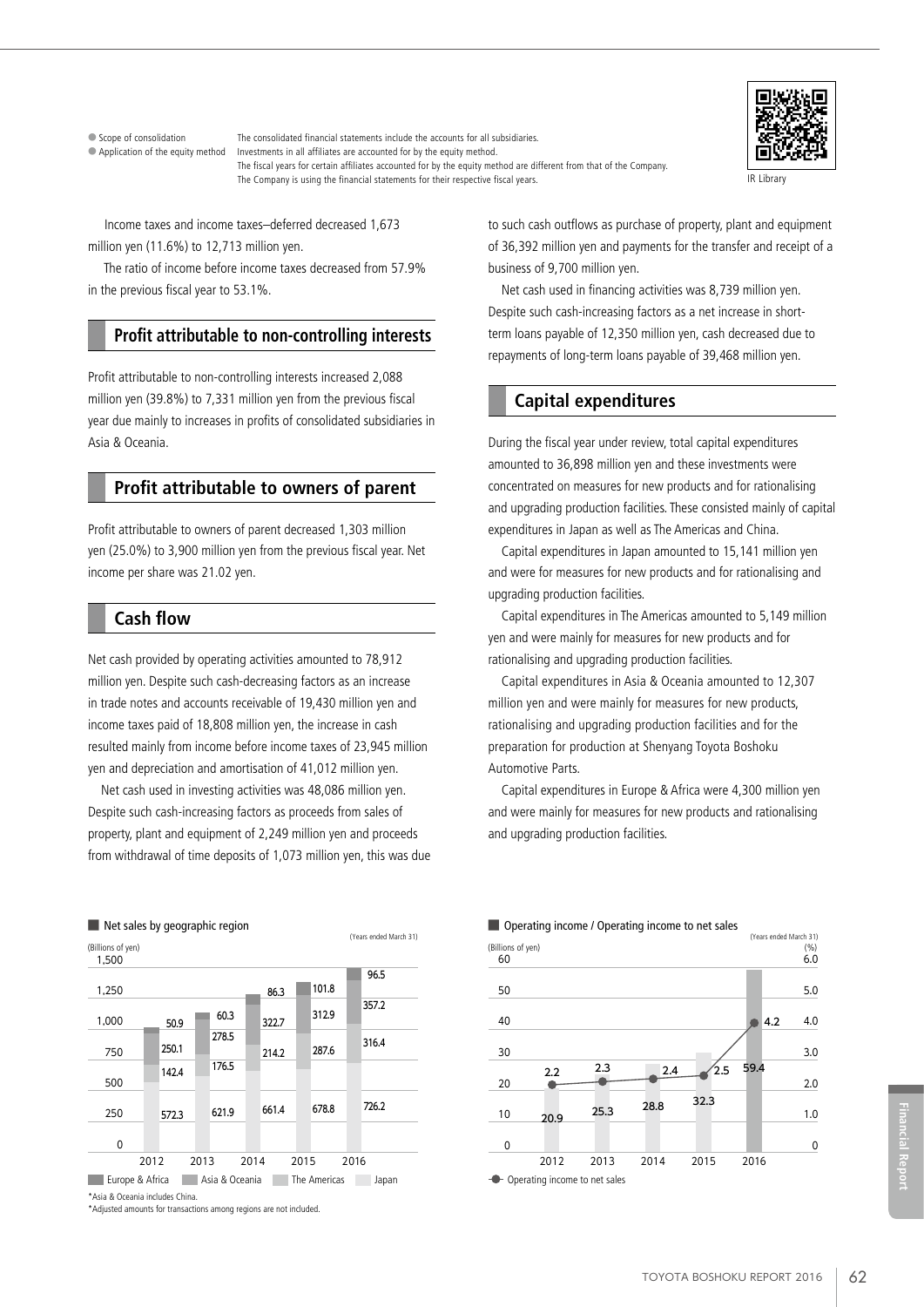## **10-Year Financial Summary**

|                                                     | 2016        | 2015                          | 2014        | 2013                            |
|-----------------------------------------------------|-------------|-------------------------------|-------------|---------------------------------|
| Net sales                                           | ¥ 1,415,772 | ¥ 1,305,502                   | ¥ 1,218,399 | ¥ 1,079,497                     |
| Operating income                                    | 59,492      | 32,393                        | 28,823      | 25,302                          |
| Ordinary income                                     | 56,123      | 41,091                        | 40,294      | 33,914                          |
| Profit attributable to owners of parent             | 3,900       | 5,204                         | 12,610      | 15,792                          |
| Total net assets                                    | 243,146     | 264,038                       | 249,082     | 220,740                         |
| Capital stock                                       | 8,400       | 8,400                         | 8,400       | 8,400                           |
| Total assets                                        | 725,895     | 719,680                       | 659,008     | 583,955                         |
| Capital expenditures                                | 36,898      | 50,190                        | 51,116      | 36,805                          |
| Depreciation and amortisation                       | 41,012      | 40,121                        | 36,302      | 32,744                          |
| R&D expenses                                        | 38,450      | 38,821                        | 40,189      | 36,321                          |
|                                                     |             |                               |             |                                 |
| Per Share Data (Yen)                                |             |                               |             |                                 |
| Net income (loss) (Basic)                           | ¥<br>21.02  | ¥<br>28.08                    | ¥<br>68.05  | 85.23<br>¥                      |
| Net income (Diluted)*                               | 21.02       | $\overbrace{\phantom{13333}}$ |             | $\hspace{0.1mm}-\hspace{0.1mm}$ |
| Cash dividends                                      | 30.00       | 18.00                         | 18.00       | 18.00                           |
| Net assets                                          | 1,065.72    | 1,164.36                      | 1,115.69    | 1,010.49                        |
| Cash Flow                                           |             |                               |             |                                 |
| Net cash provided by operating activities           | 78,912<br>¥ | 65,536<br>⊻                   | 49,590<br>¥ | 44,474<br>¥                     |
| Net cash provided by (used in) investing activities | (48,086)    | (51, 615)                     | (51, 867)   | 5,826                           |
| Net cash provided by (used in) financing activities | (8, 739)    | 516                           | (5,636)     | (41, 942)                       |
| Cash and cash equivalents                           | 160,904     | 143,493                       | 126,648     | 129,323                         |
| Financial Indicators (%)                            |             |                               |             |                                 |
| Operating income to net sales                       | 4.2         | 2.5                           | 2.4         | 2.3                             |
| Ordinary income to net sales                        | 4.0         | 3.1                           | 3.3         | 3.1                             |
| Return on assets (ROA)                              | 0.5         | 0.7                           | 1.9         | 2.7                             |
| Return on equity (ROE)                              | 1.9         | 2.5                           | 6.4         | 9.1                             |
| Capital adequacy ratio                              | 27.3        | 30.0                          | 31.4        | 32.1                            |
| Shareholders' Equity (at fiscal year-end)           |             |                               |             |                                 |
| Number of shares issued (Thousands)                 | 187,665     | 187,665                       | 187,665     | 187,665                         |
| Number of employees                                 | 41,624      | 41,509                        | 38,198      | 32,986                          |
|                                                     |             |                               |             |                                 |

\* Despite the existence of latent shares, net income per share after adjustment for latent shares in fiscal 2009 is not stated because of a net loss per share. With regard to diluted net income per share of common stock in 2012, 2013, 2014 and 2015, there were no latent shares with dilutive effects.

| 1.5<br>15<br>10<br>1.0<br>15.7<br>5<br>12.6<br>0.4                | (% )<br>2.0 |
|-------------------------------------------------------------------|-------------|
|                                                                   | 1.5         |
|                                                                   | 1.0         |
|                                                                   | 0.5         |
| 0.3<br>0.3<br>5.2<br>3.2<br>3.9<br>0                              | 0           |
| 2014<br>2012<br>2013<br>2015<br>2016<br>- Net income to net sales |             |

■ Profit attributable to owners of parent / Net income to net sales

#### Return on assets (ROA) / Return on equity (ROE)